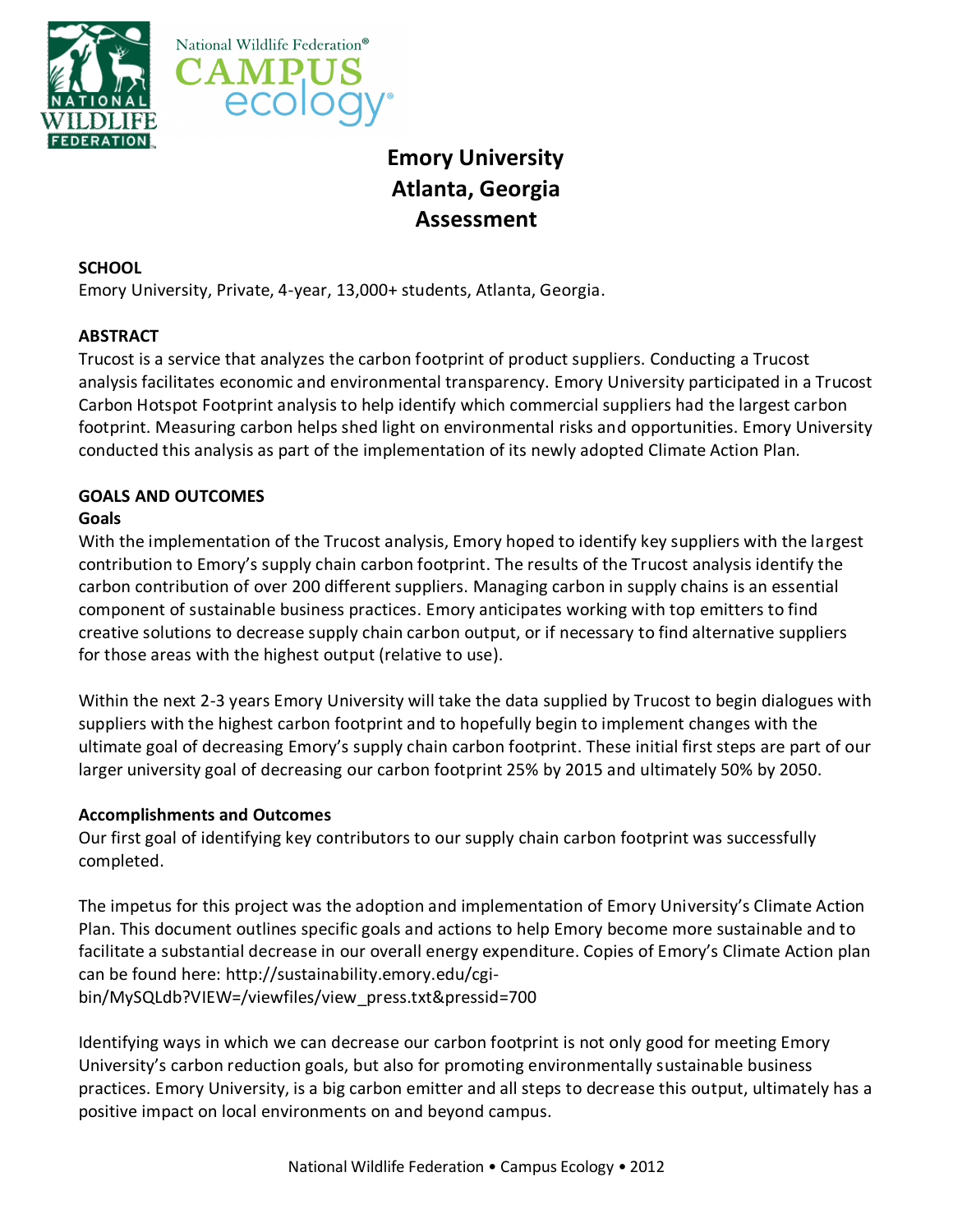#### **Challenges and Responses**

Many of the companies that TruCost contacted to report their data did not respond to the data request. Therefore, it is difficult to determine if TruCost's initial analysis is a complete representation of our supply chain carbon emissions. Additionally, TruCost's initial report miscalculated Georgia Power's contribution to our carbon emissions and so recalculation has been necessary. Phase two, specifically, the identification of ways to decrease the carbon footprint of suppliers or to change suppliers will likely bring some challenges, as it is a more iterative process.

#### **Campus Climate Action: Your School's Carbon Footprint**

The end goal for utilizing a Trucost Analysis was to identify ways to decrease our supply chain carbon footprint. Consequently this project directly addresses global climate change, by helping to identify key areas with room for improving Emory's supply chain energy carbon expenditure.

#### **Commentary and Reflection**

The Trucost Analysis process is a fantastic way to examine a business related supply chain through an environmental lens. The analysis helps identify the top, most significant carbon contributors by name and by spending category. It gives a quantitative baseline, which clearly shows where there is room for improvement and where change can occur.

#### **ENGAGEMENT AND SUPPORT**

#### **Leaders and Supporters**

Emory's Office of Sustainability Initiatives and Emory's Purchasing Department partnered to initiate and manage the University's relationship with TruCost.

#### **Funding and Resources**

The TruCost analysis cost \$10,000 and paid by the Office of Sustainability Initiatives and Emory University's Purchasing Department.

## **Education and Community Outreach**

At this point, the local community has not been engaged in the TruCost analysis.

## **CONTACT INFORMATION**

#### **Contacts**

For more information please contact the Office of Sustainability Initiatives at Emory University:

Ciannat Howett Director Ciannat.howet[t@emory.e](mailto:eweaver@emory.edu)du

#### **Case study submitted by:**

Jessica Kolling, [jkollin@emory.edu](mailto:jkollin@emry.edu) Intern at the Office of Sustainability Environmental Heath MPH Candidate, expected May 2013